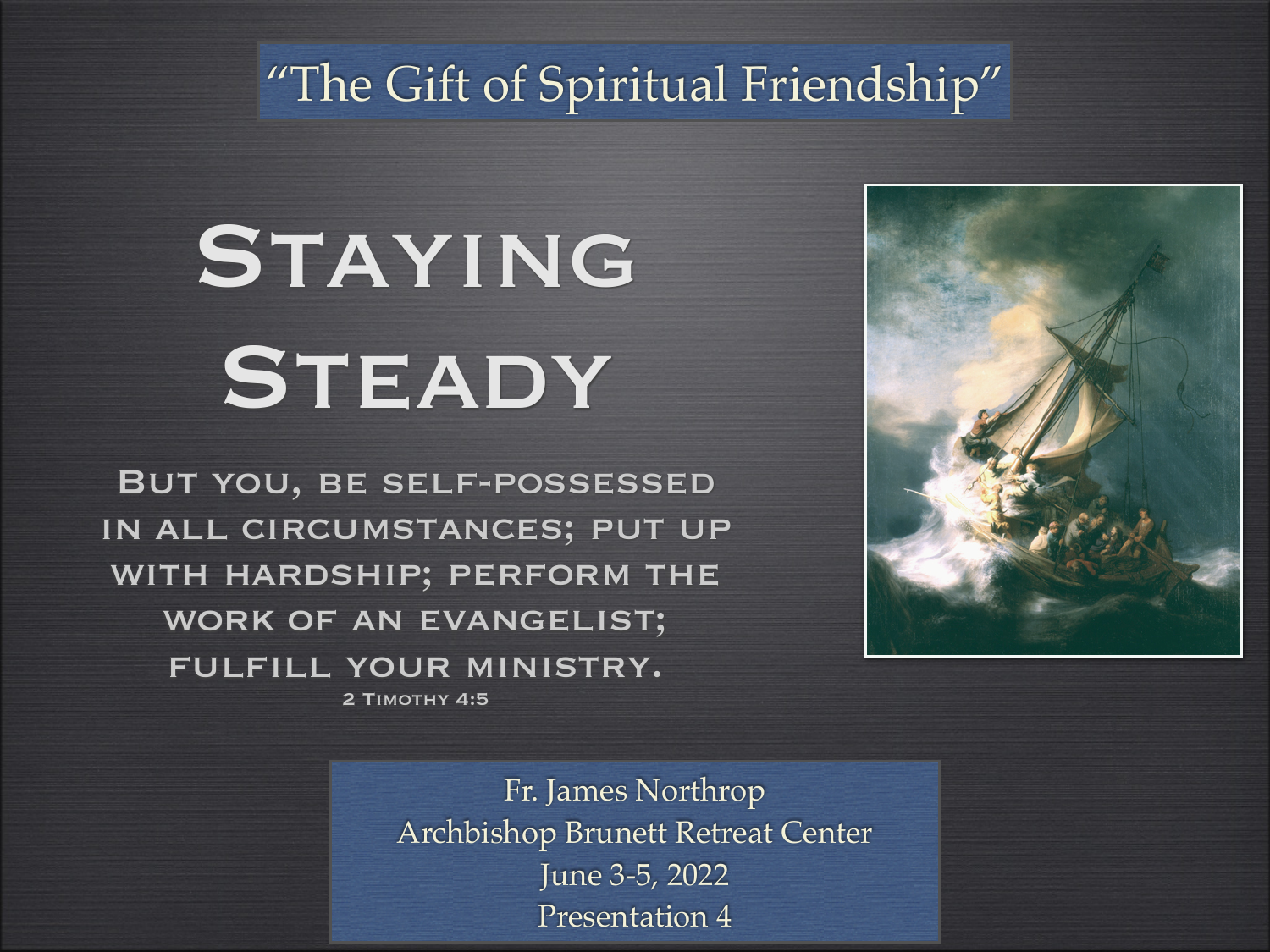#### GUIDELINES

- We can't control other people or how they will respond to us.
- We have to control ourselves and how we respond to people and situations around us.
- Our emotions shouldn't control us.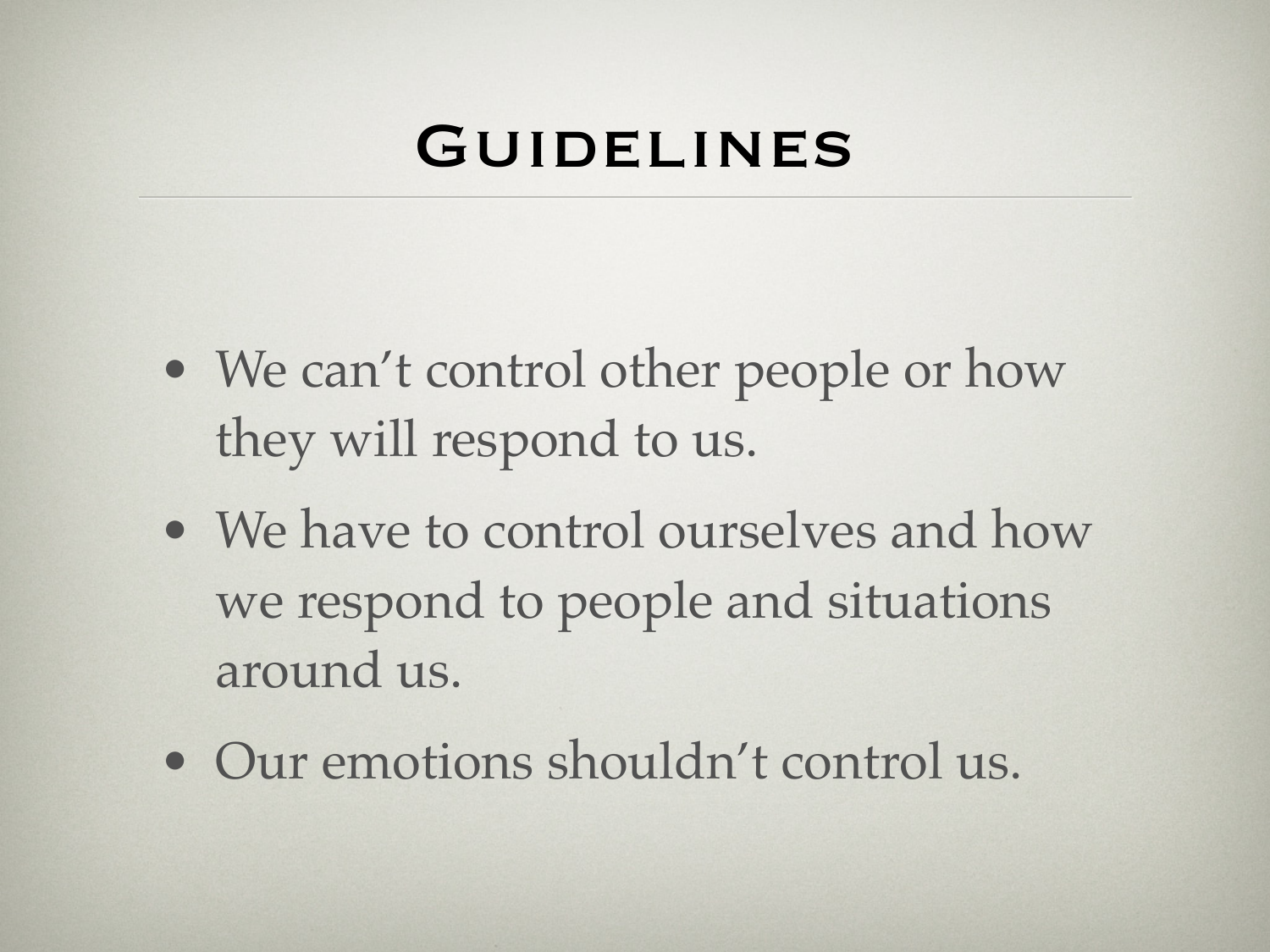### Passions

- Strong feelings are not decisive for the morality or the holiness of persons; they are simply the inexhaustible reservoir of images and affections in which the moral life is expressed. Passions are morally good when they contribute to a good action, evil in the opposite case. The upright will orders the movements of the senses it appropriates to the good and to beatitude; an evil will succumbs to disordered passions and exacerbates them. Emotions and feelings can be taken up into the virtues or perverted by the vices. **(1768 Catechism of the Catholic Church)**
- In the Christian life, the Holy Spirit himself accomplishes his work by mobilizing the whole being, with all its sorrows, fears and sadness, as is visible in the Lord's agony and passion. In Christ human feelings are able to reach their consummation in charity and divine beatitude. (**1769 Catechism of the Catholic Church)**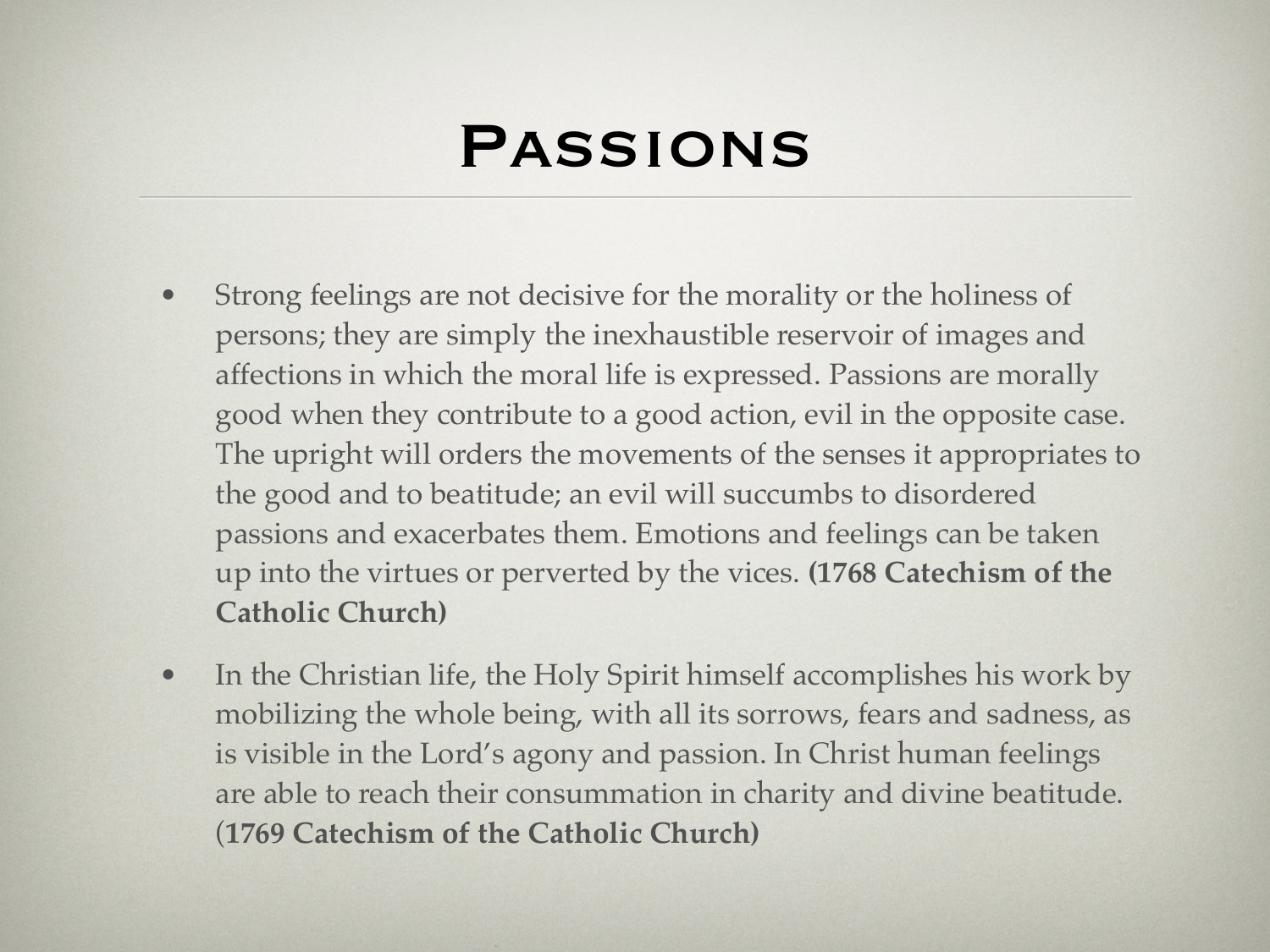# Following the example OF JESUS

If we look closely at Jesus we will see how patient He is with the defects of His disciples, and how unweariedly He repeats the same teaching over and over again, explaining it in detail, so that His slowminded and easily distracted friends can master His saving doctrine. He never loses patience with their obtuseness and failure to grasp His meaning. Truly, Jesus who is our master and Lord and at the same time is meek and humble of heart, acted patiently in attracting and inviting his disciples. **(In Conversation with God V1 p.82)**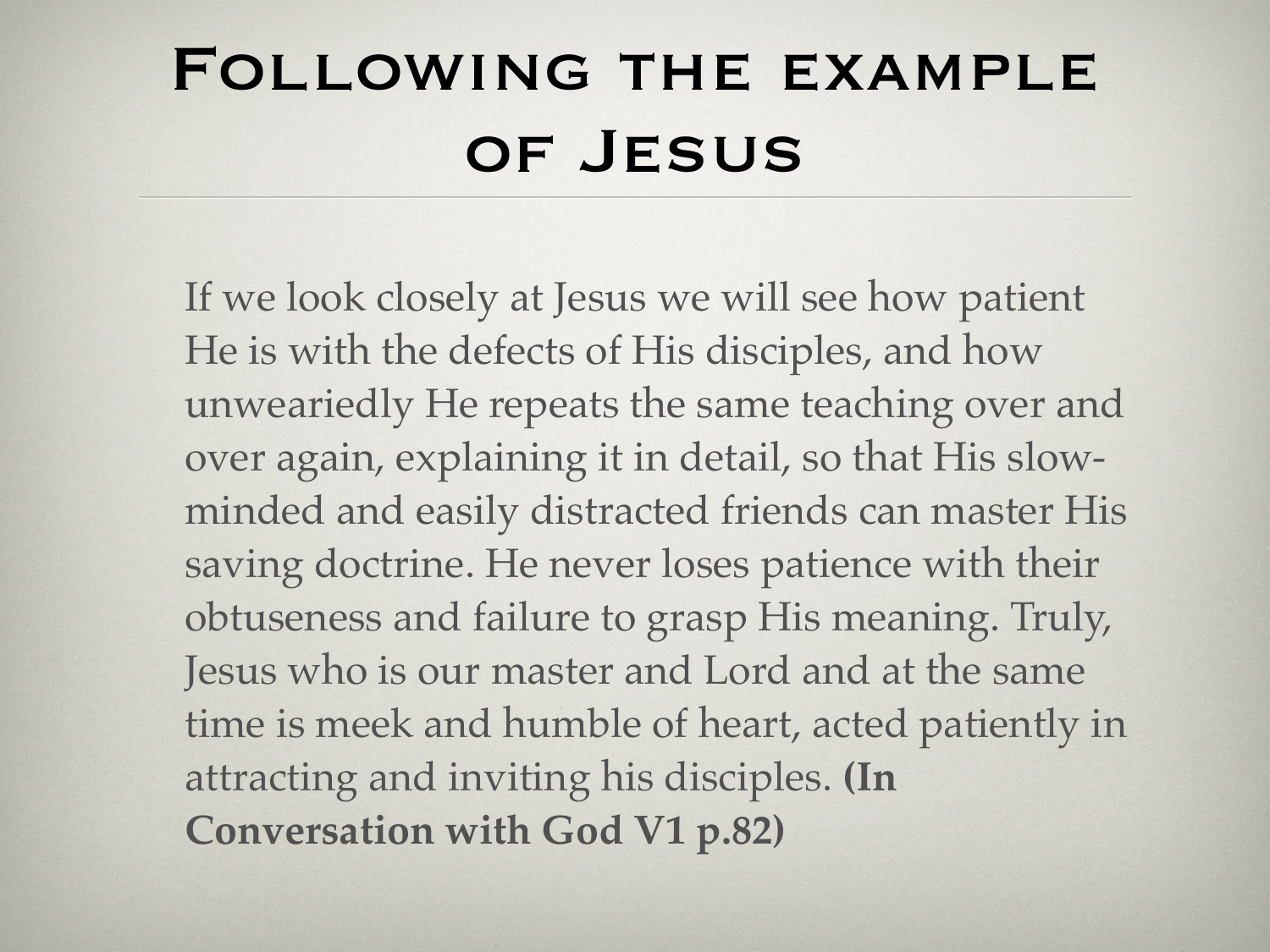#### Allowing the Holy Spirit to guide us

We must not make the mistake of thinking that this 'bad temper' of ours, which bursts out in very definite circumstances and times, depends on the character of the people around us. The peace of our spirit does not depend on the good nature and kindness of other people. Our neighbors' good nature and kindness are in no way subject to our control or opinion. That would be absurd. The tranquillity of our heart depends on ourselves. The ability to avoid anger, with all its ridiculous effects, has to come from within ourselves and not be dependent on the nature of other people. The power to overcome the evil in our character must not depend on some perfection outside us, but on our own virtue.

**St. John Cassian Constitutions, 8**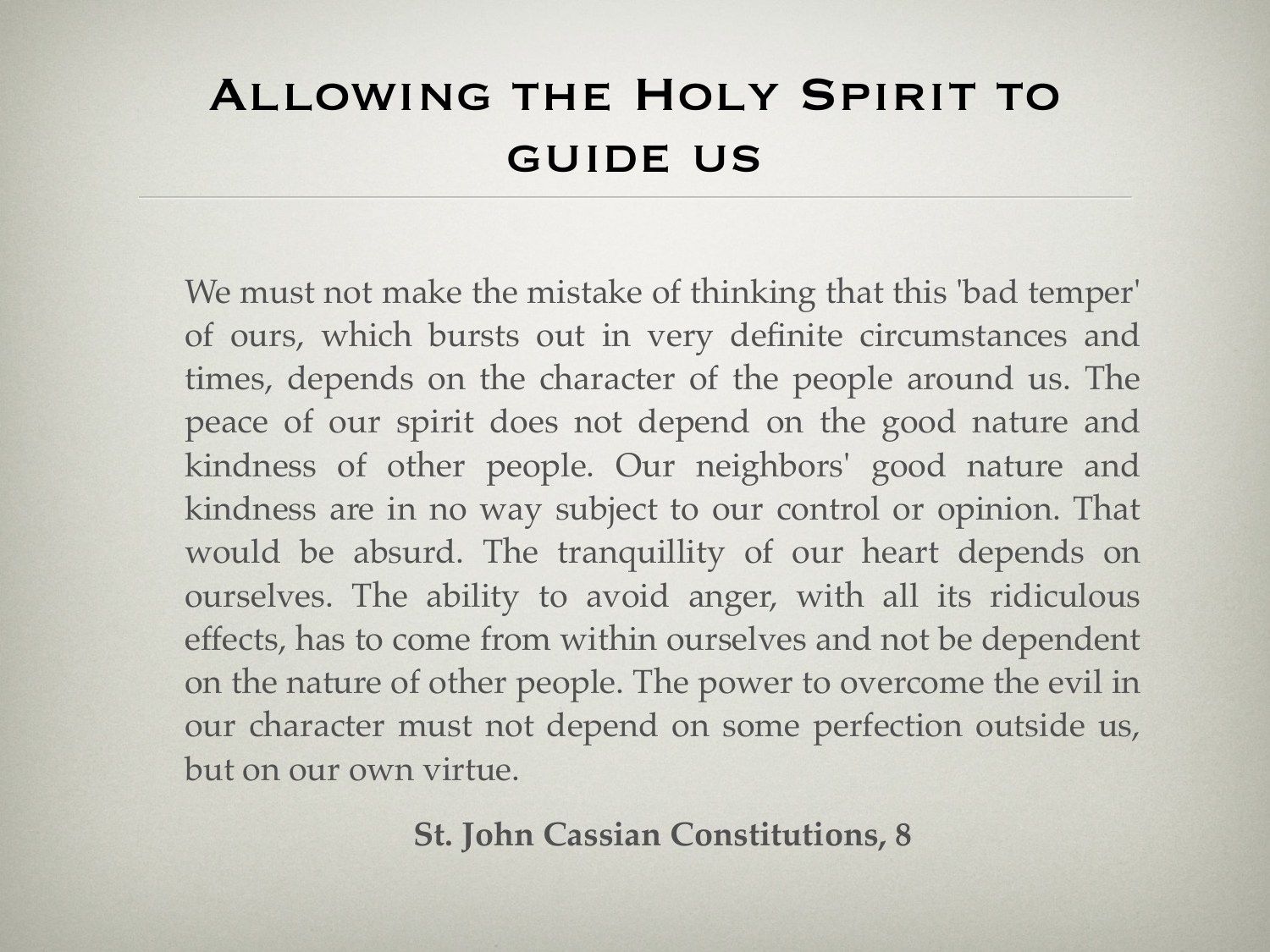### **MEEKNESS**

- Doesn't mean you let people walk all over you like a doormat.
- Meekness controls and directs anger.
- "Meekness sets its face against those pointless displays of violence which at bottom are signs of weakness, such as impatience, irritation, bad temper and hatred. It is opposed to all useless waste of energy in unnecessary anger, which so often originates in little things that might have been passed over in silence or with a smile, and which never has any useful results." (ICWG p.85)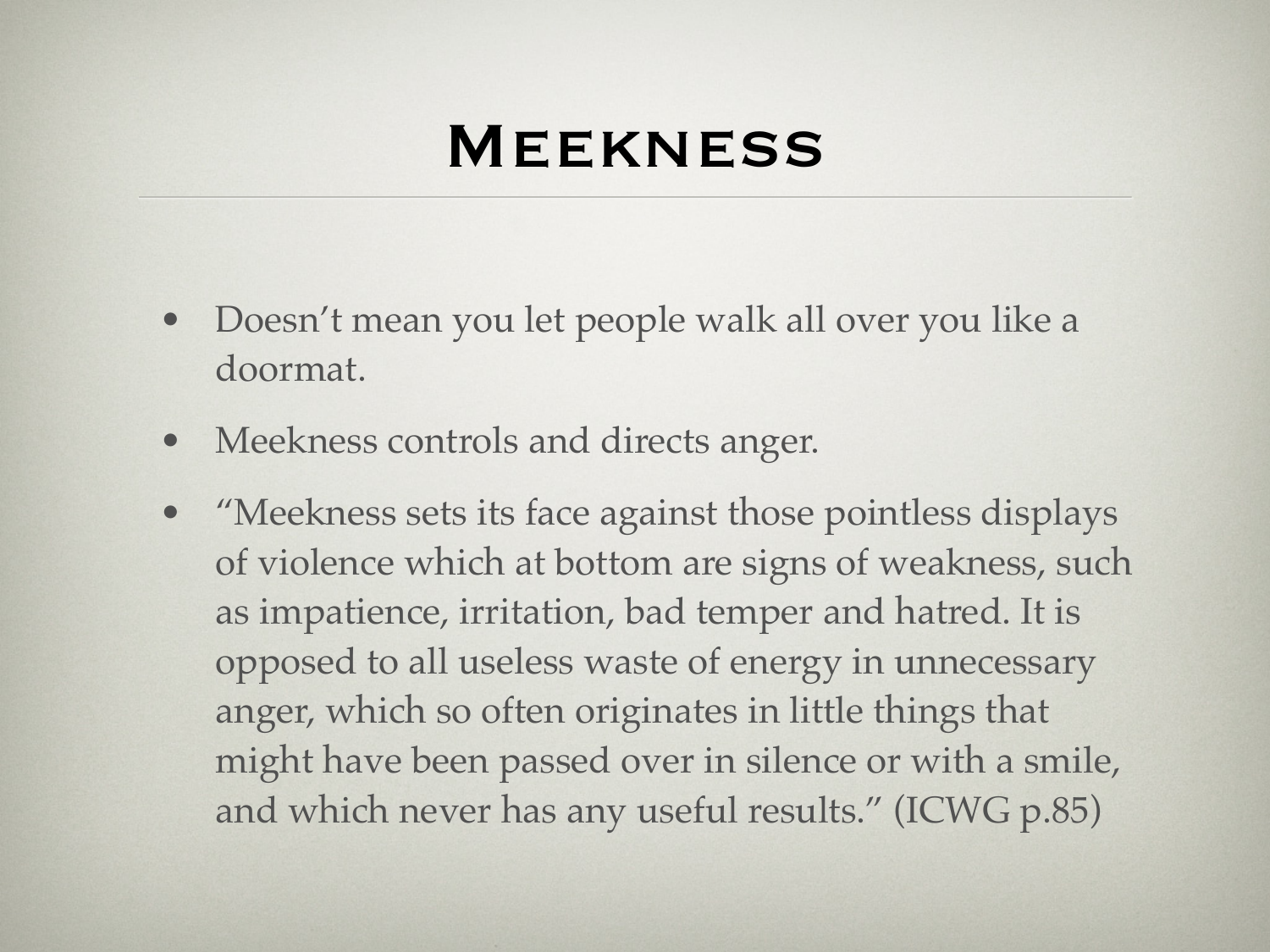#### meekness

Those explosions of bad temper between husband and wife, which can gradually corrode true love, stem from a lack of this virtue. So does irritability, with its serious consequences for the bringing up of children. The same lack of meekness destroys our peace in prayer, because instead of talking to God we brood over our injuries....

Mastery of oneself - which is part of true meekness - is the weapon of those who are really strong; it prevents us from answering back too quickly and from speaking wounding words which afterwards we wish we had never said. Meekness knows how to wait for the right moment, and to express its judgments in a way that carries conviction....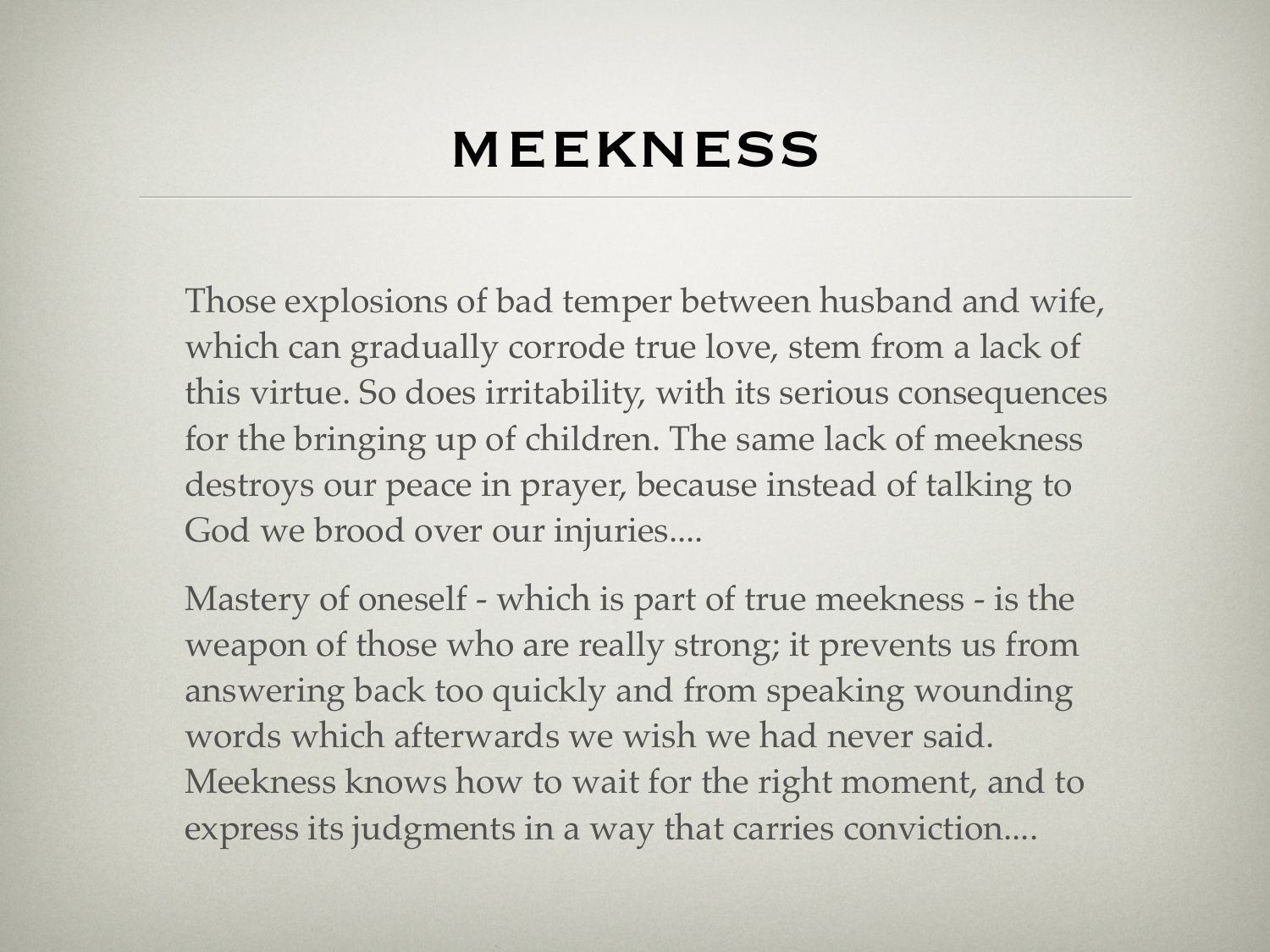#### meekness

*The meek shall inherit the earth.* First they will possess themselves, because they will not be the slaves of their impatience and bad temper; they will possess God, because their souls will always be inclined to prayer, in a continual consciousness of the presence of God; they will possess those around them, because they have the kind of hearts which win friendship and affection, indispensable for everyday social life and for all apostolate.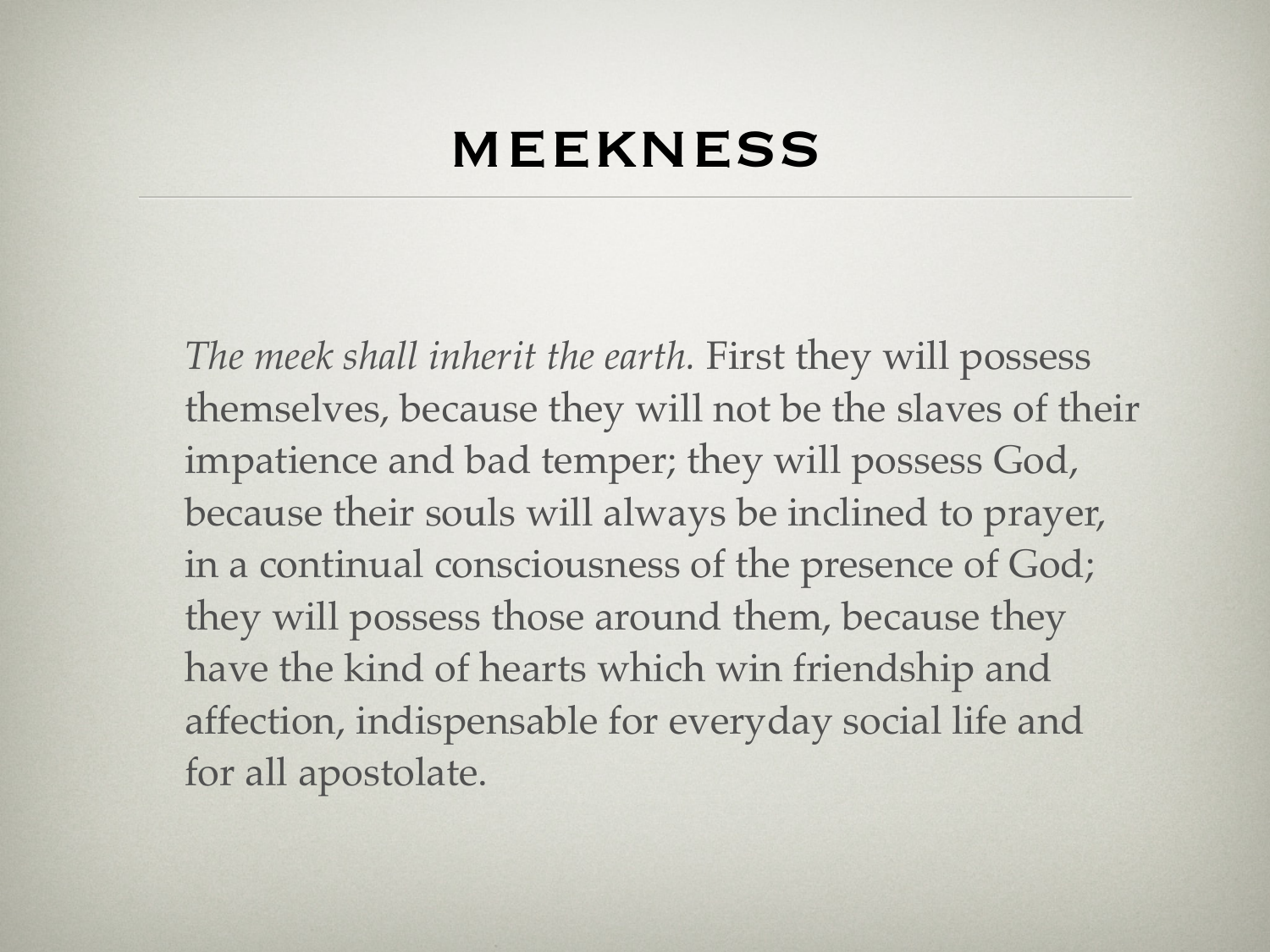#### meekness

Let us examine ourselves on our readiness to make the sacrifices necessary to make life pleasant for other people. Let us see if we are able to give way to other people's opinions, instead of claiming to be always right about everything, and if we know how to control our temper and disregard the frictions which are inevitable in daily life. Advent is a good time for strengthening this attitude of mind. We will achieve it if we talk more often to Jesus, Mary and Joseph; if we make a real effort every day to be more understanding with the people around us; if we never stop trying to smooth out the rough edges of our characters; if we know how to go to the Tabernacle to talk over with Our Lord the subjects which are uppermost in our thoughts. **(ICWG pp.86-87)**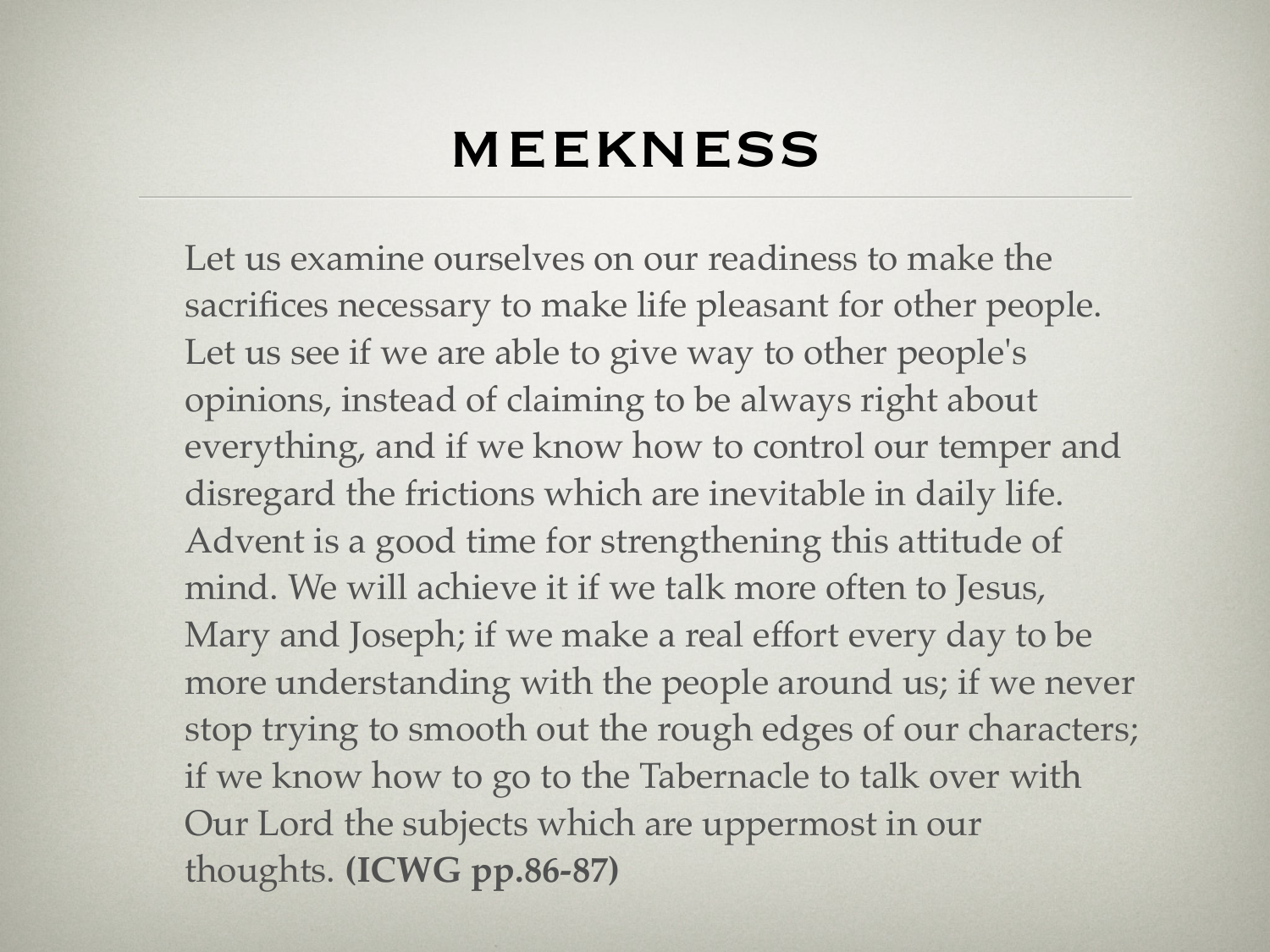# THE BATTLEFIELD OF THE mind

- Your thoughts create your moods. Cognition actually refers to beliefs, perceptions, and mental attitudes, and how you interpret events. These thoughts can create the emotions of anger, hostility, depression, sadness, anxiety, fear, shame, or guilt.
- When a person feels depressed, his thoughts are dominated by negativity.
- The negative thoughts linked to emotional turmoil nearly always contain major distortions. These distortions might also be called irrational, twisted, or unrealistic thought patterns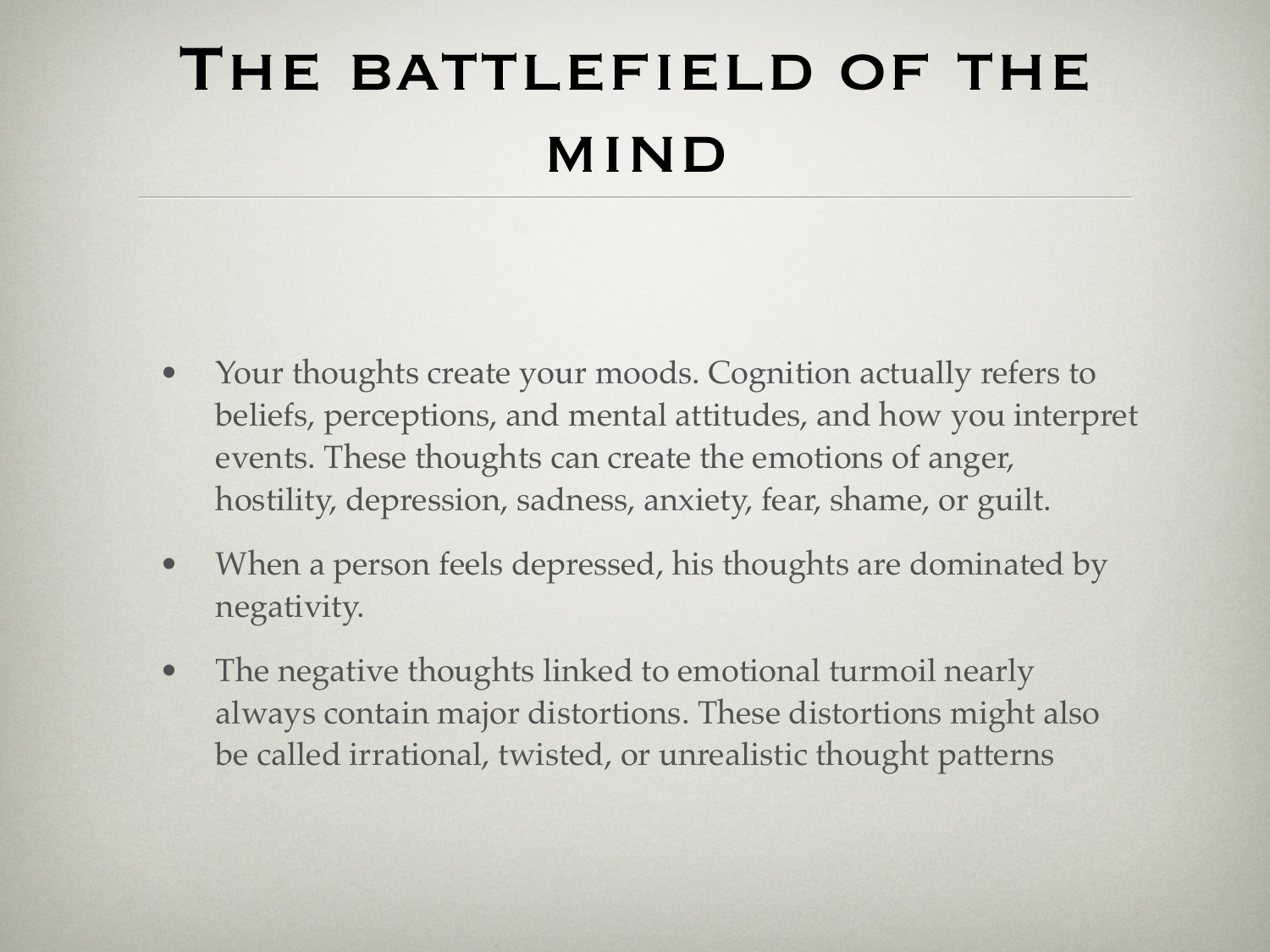# **10 DISTORTIONS IN thought**

#### **1. All-or-Nothing Thinking**

The person who thinks this way sees everything in black-or-white terms. No shades of gray are possible. Perfectionists see their work as either perfect or worthless. The healthy person sees spectrums and variations and exceptions in nearly every area of life.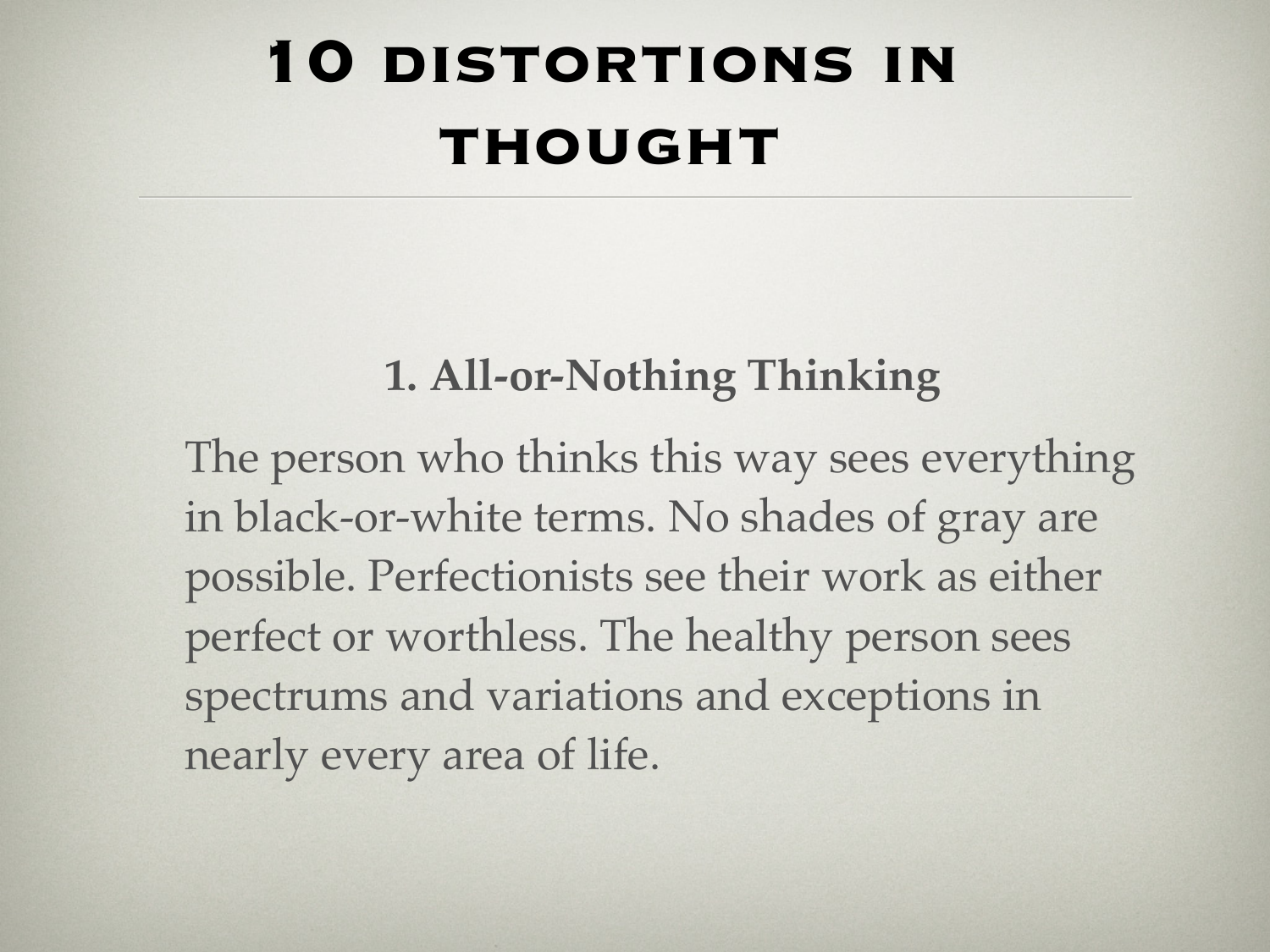# **10 DISTORTIONS IN thought**

### **2. Overgeneralizations**

This is the tendency to draw sweeping conclusions from very little evidence. For example, a man who is turned down by one woman after he asks for a date may draw the conclusion that all women will reject him and he will never get a date. The healthy thinker draws conclusions only after taking in a great deal of evidence.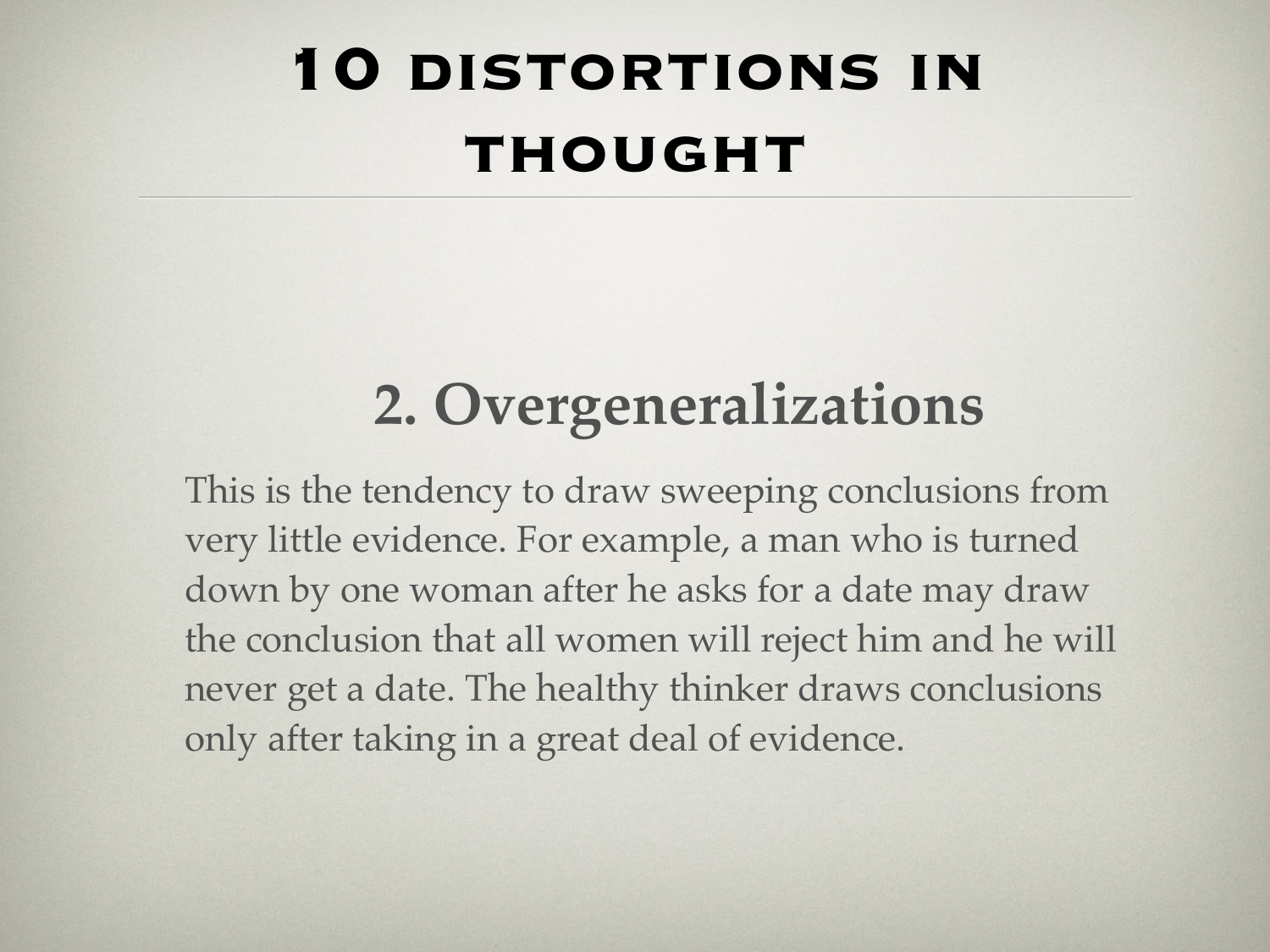### **3. Negative Mental Filter**

This person filters out any bit of information that is positive or good. She just doesn't hear compliments or words of affirmation or praise. She hears only criticism. The healthy person hears both good and bad.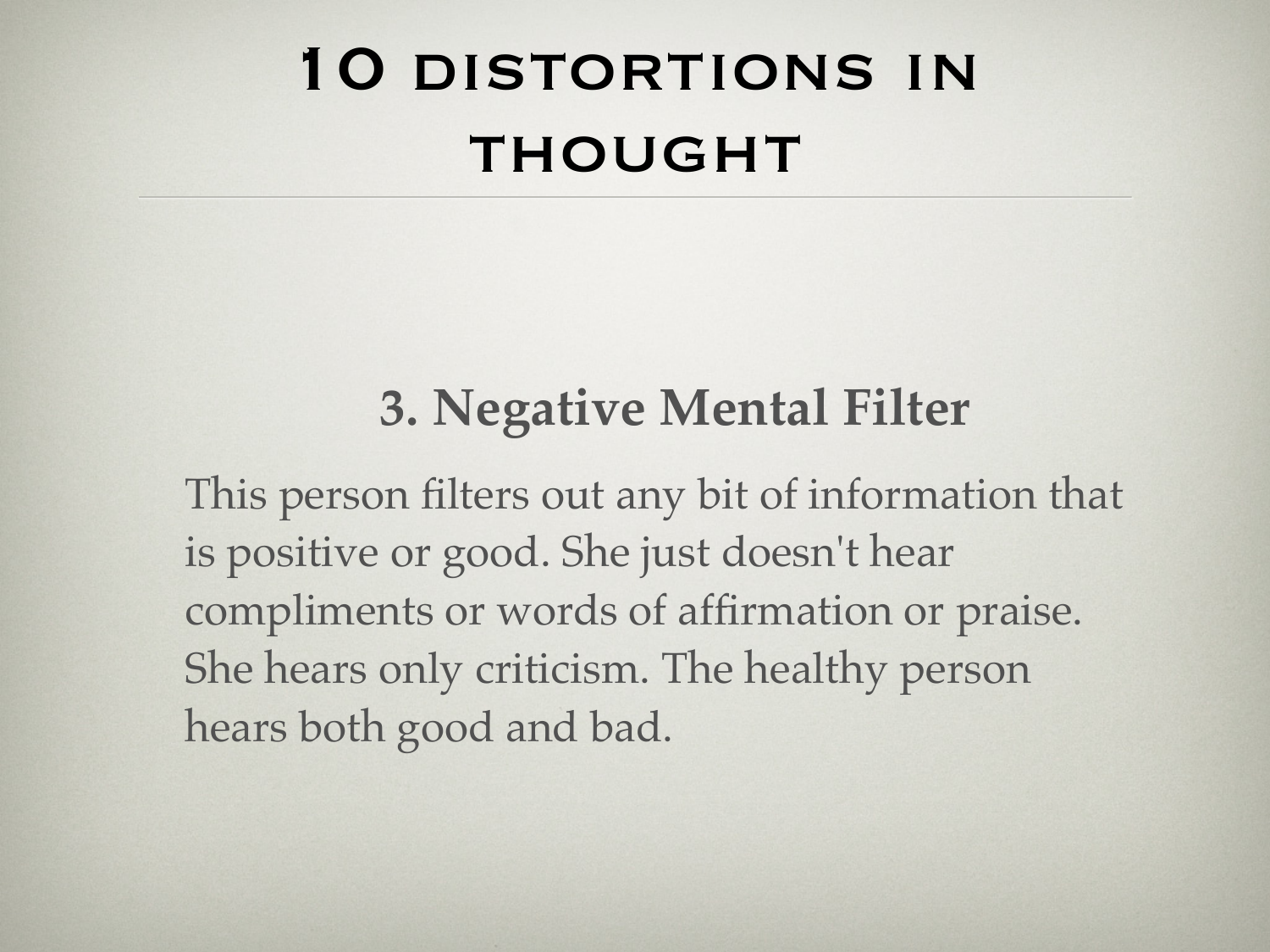### **4. Disqualifying the Positive**

This person hears the compliment but discounts it. He explains away words of affirmation or praise. For example, a person who is given a promotion may say, "I don't deserve this. They are just feeling sorry for me because I'm really such a loser." The healthy person receives compliments and praise, and uses them to validate his own self-esteem .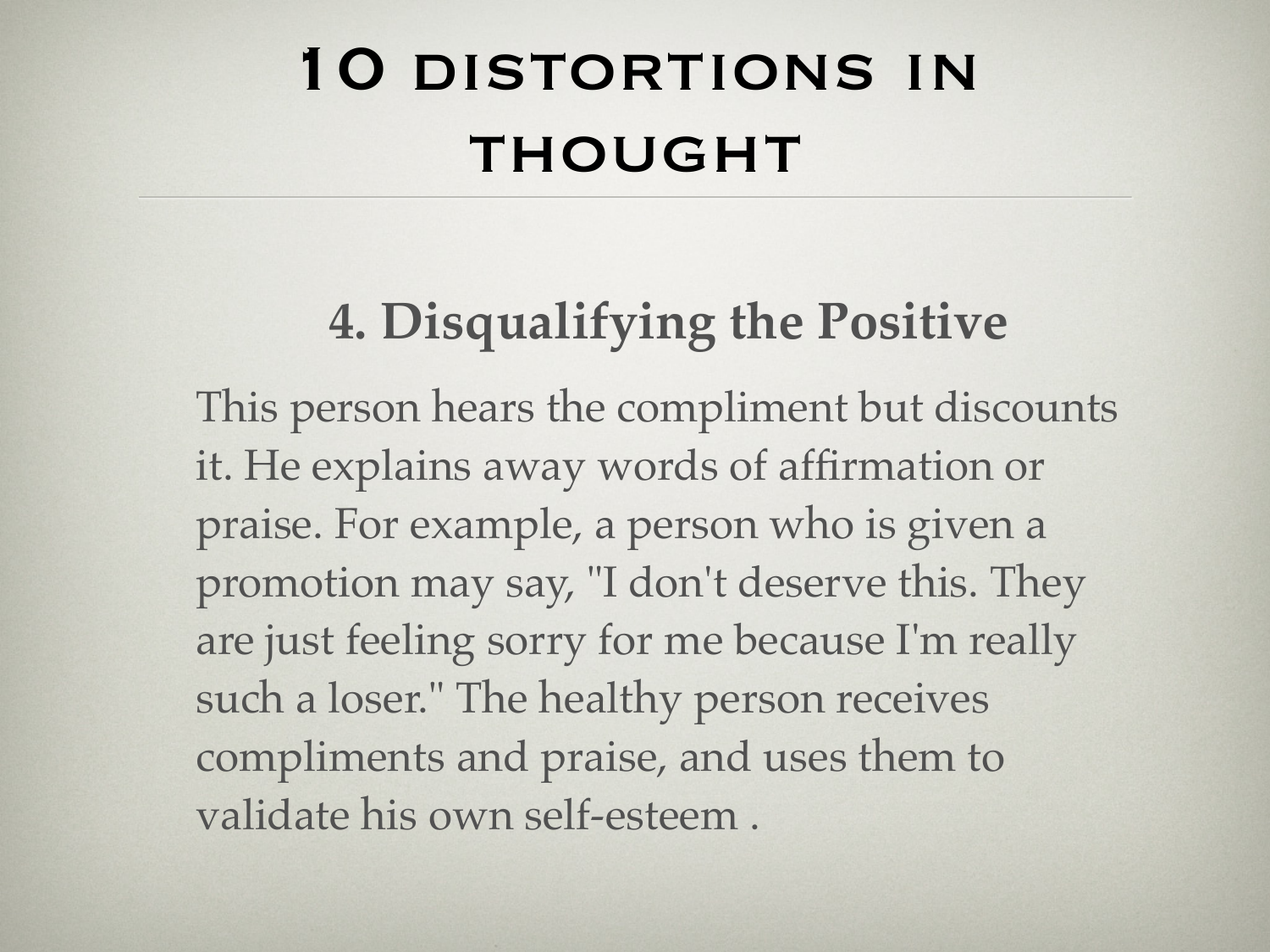### **5. Jumping to Conclusions**

This person believes she knows at all times, with 100 percent accuracy, what other people are thinking about her. The healthy person assumes she isn't a mind reader.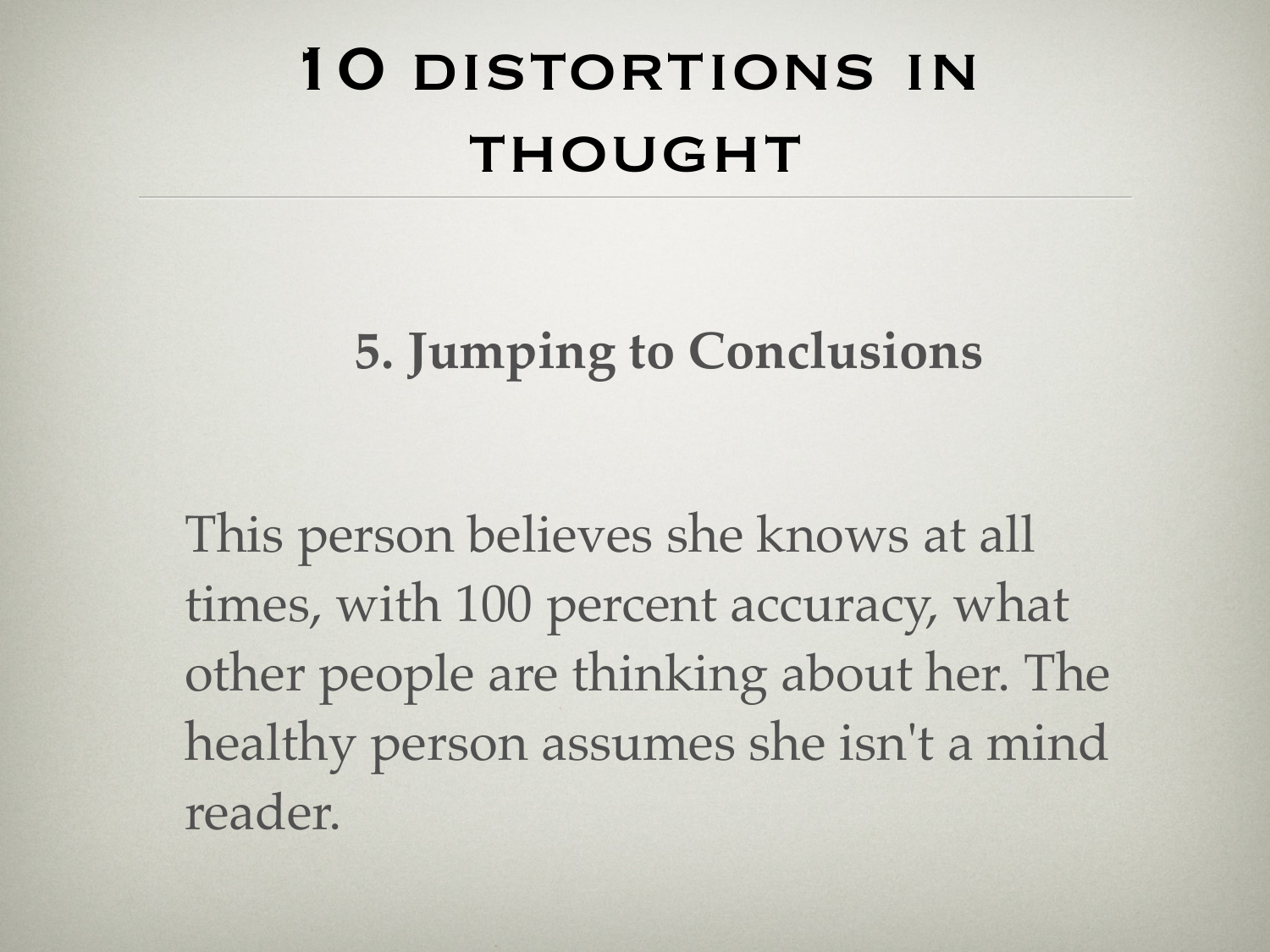# 10 distortions in THOUGHT

#### **6. Magnification (Catastrophizing) or Minimization**

This person exaggerates the importance of isolated events or encounters. He may magnify his own emotions, mistakes, or imperfections. He minimizes, however, any success he may have. A healthythinking person maximizes the good points and minimizes the failures.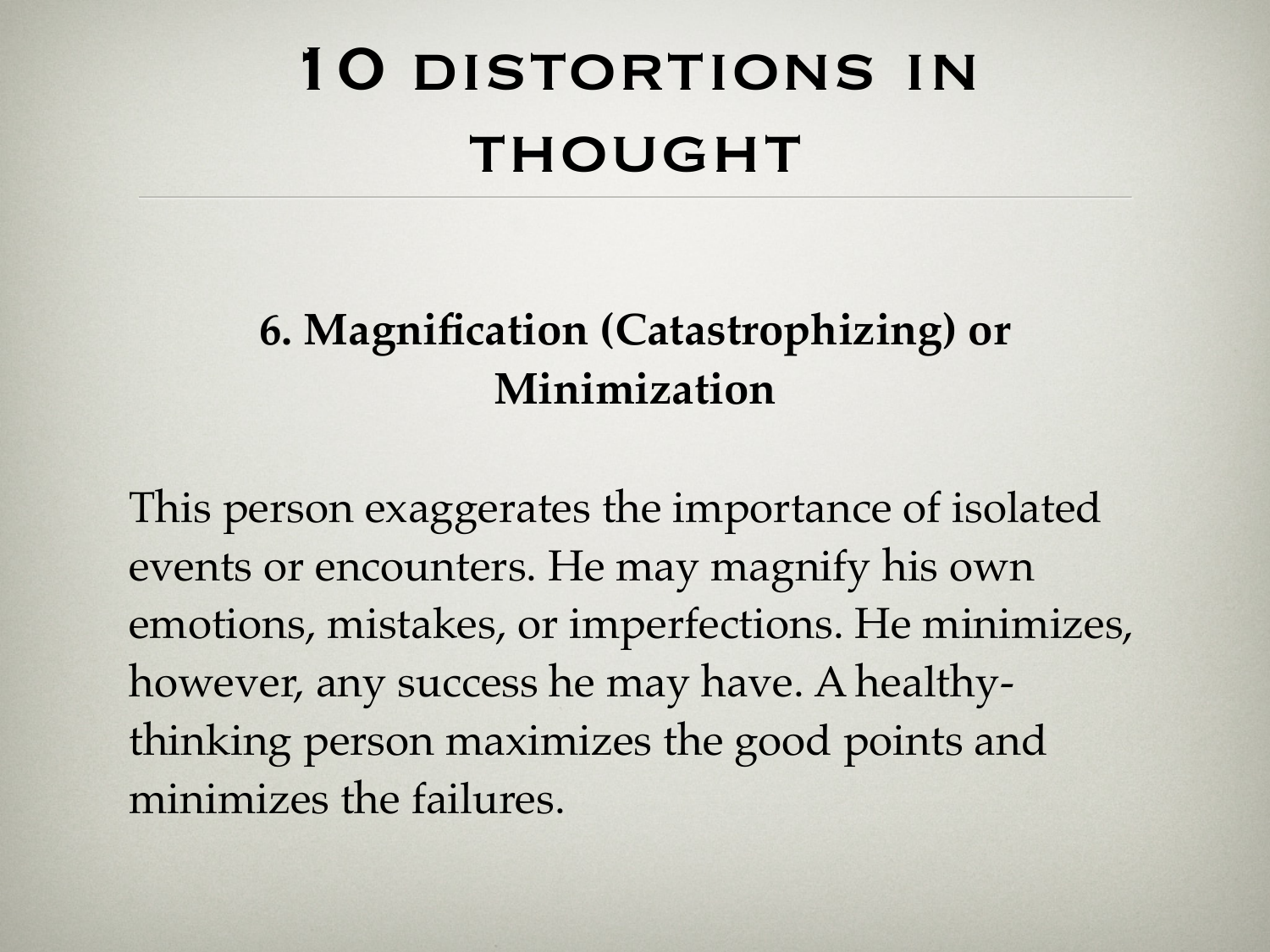#### **7. Emotional Reasoning**

This person sees an outcome as directly flowing from her emotions. For example, the person may feel hopeless about passing an exam, so she doesn't show up to take it. The healthy person separates current feelings from future events.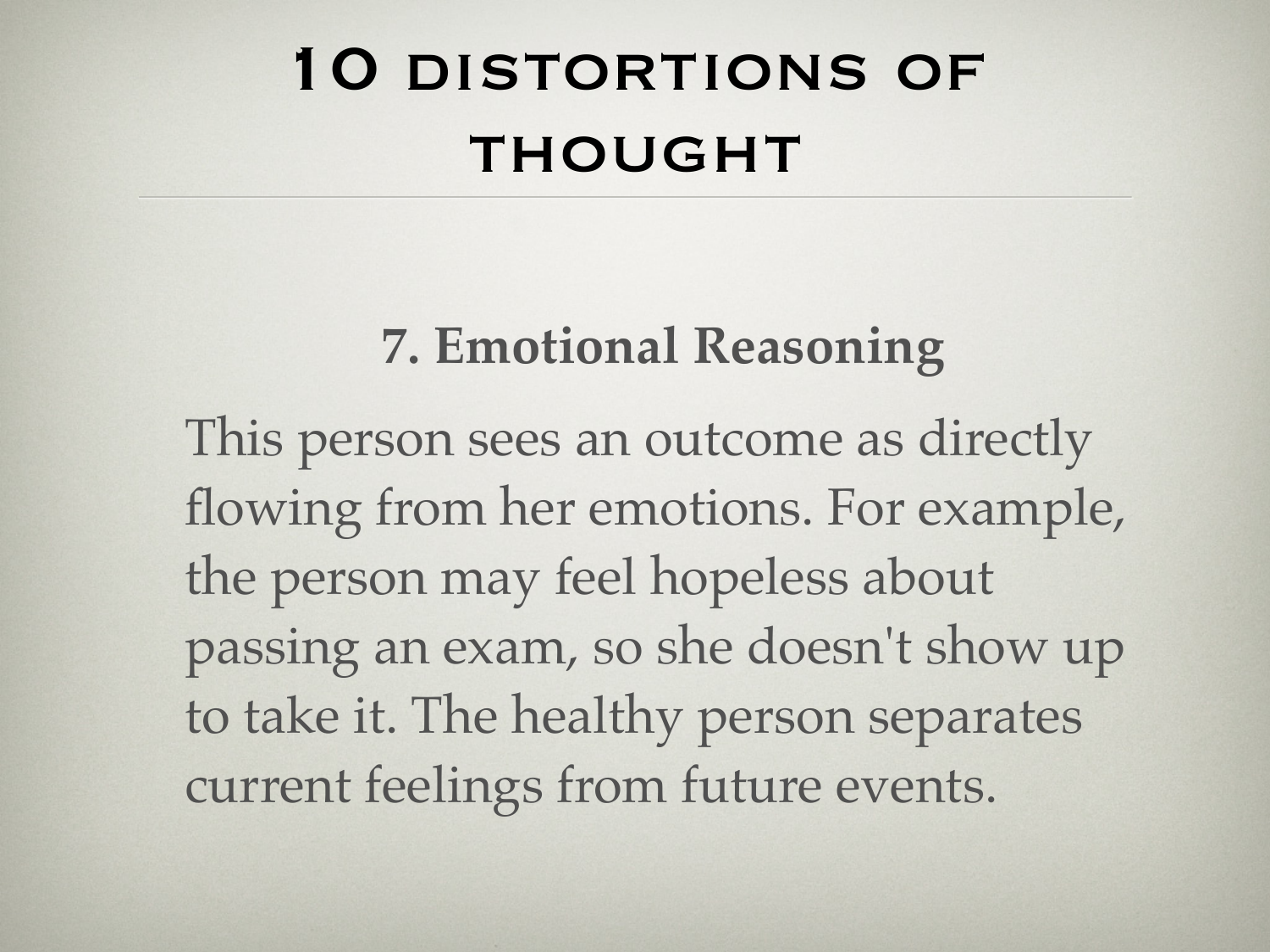#### **8. "Should" Statements**

This person has a rigid set of internal rules about what should, must, ought to, can't, and has to be done. The healthy person knows and expresses the fact that there are very few hard-and-fast rules in life.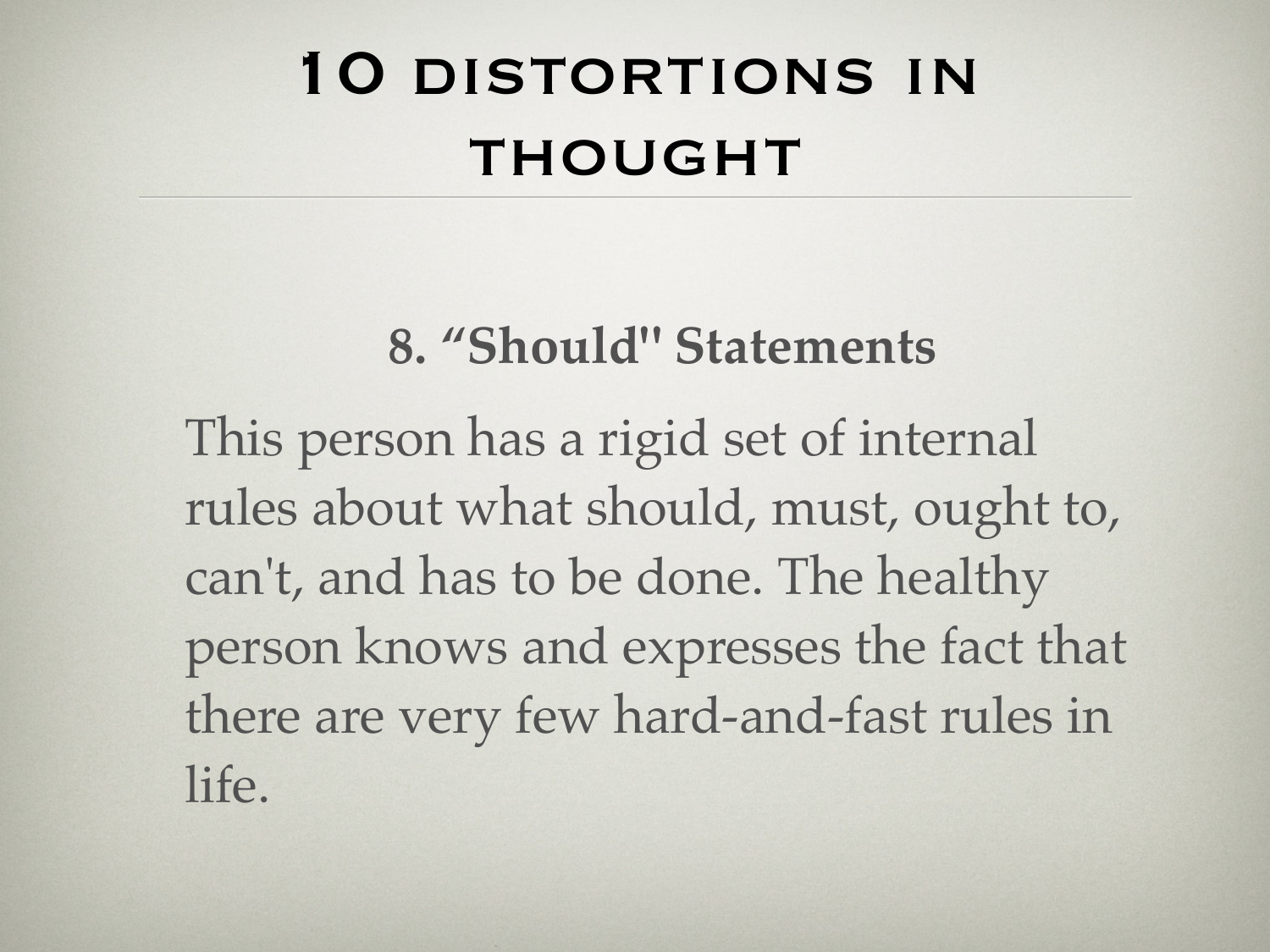### **9. Labeling and Mislabeling**

This person is likely to give himself or another person negative labels such as "stupid," "idiot," "imbecile," "loser," "jerk," or "pig." The healthy person avoids labels. ( I like to remind people that God gave mankind the authority and responsibility of naming *animals*, not human beings.)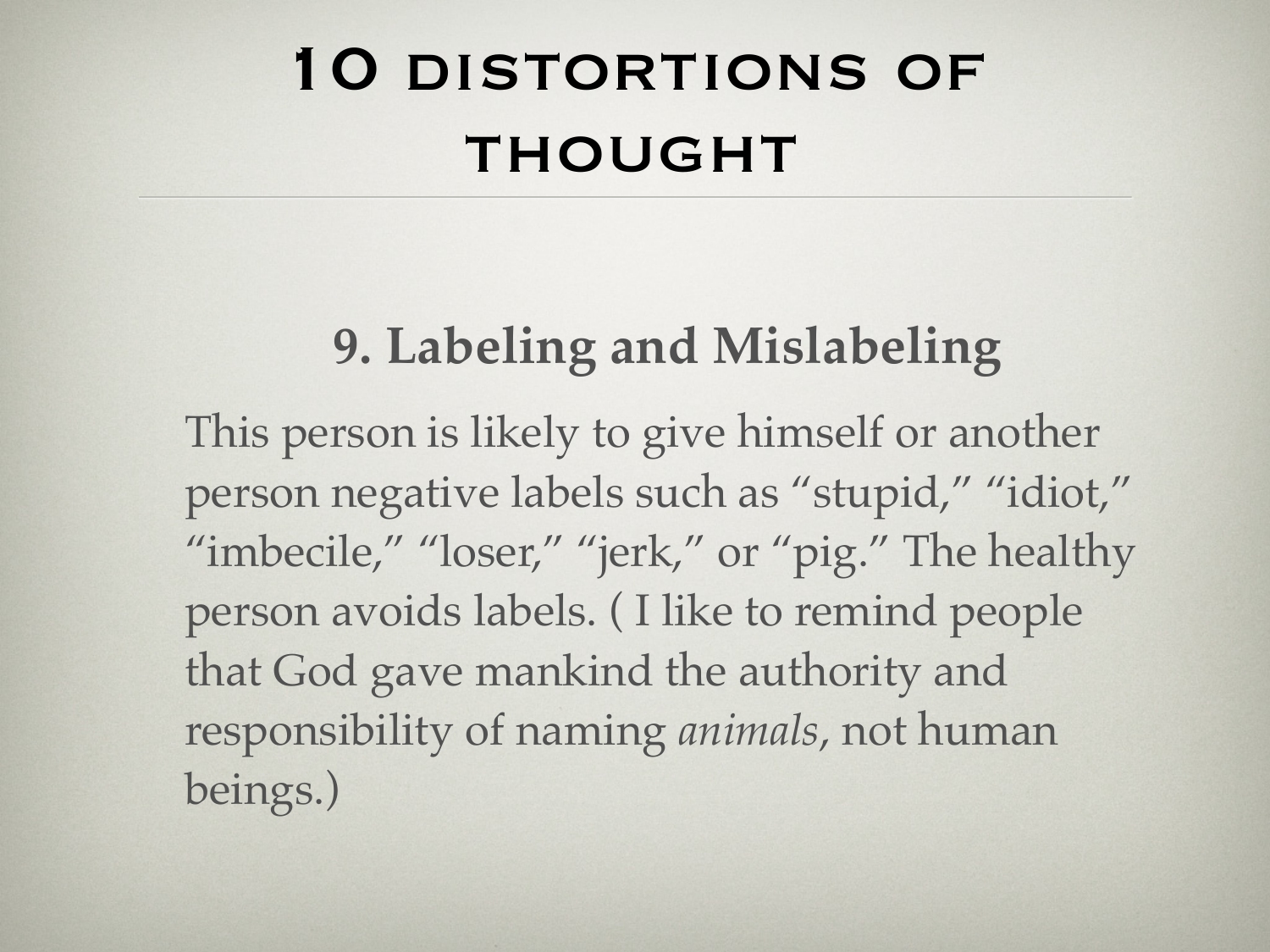### **10. Personalization**

This person blames himself for events which he has no control or less control than he assumes. I've encountered a number of parents who blame themselves for their teenagers' experimentation with drugs. They become filled with guilt and selfjudgment when the fact is, they need to hold the teenager accountable for *his* choices and behavior. The healthy person person refuses to take responsibility or blame for someone else's freewill choices.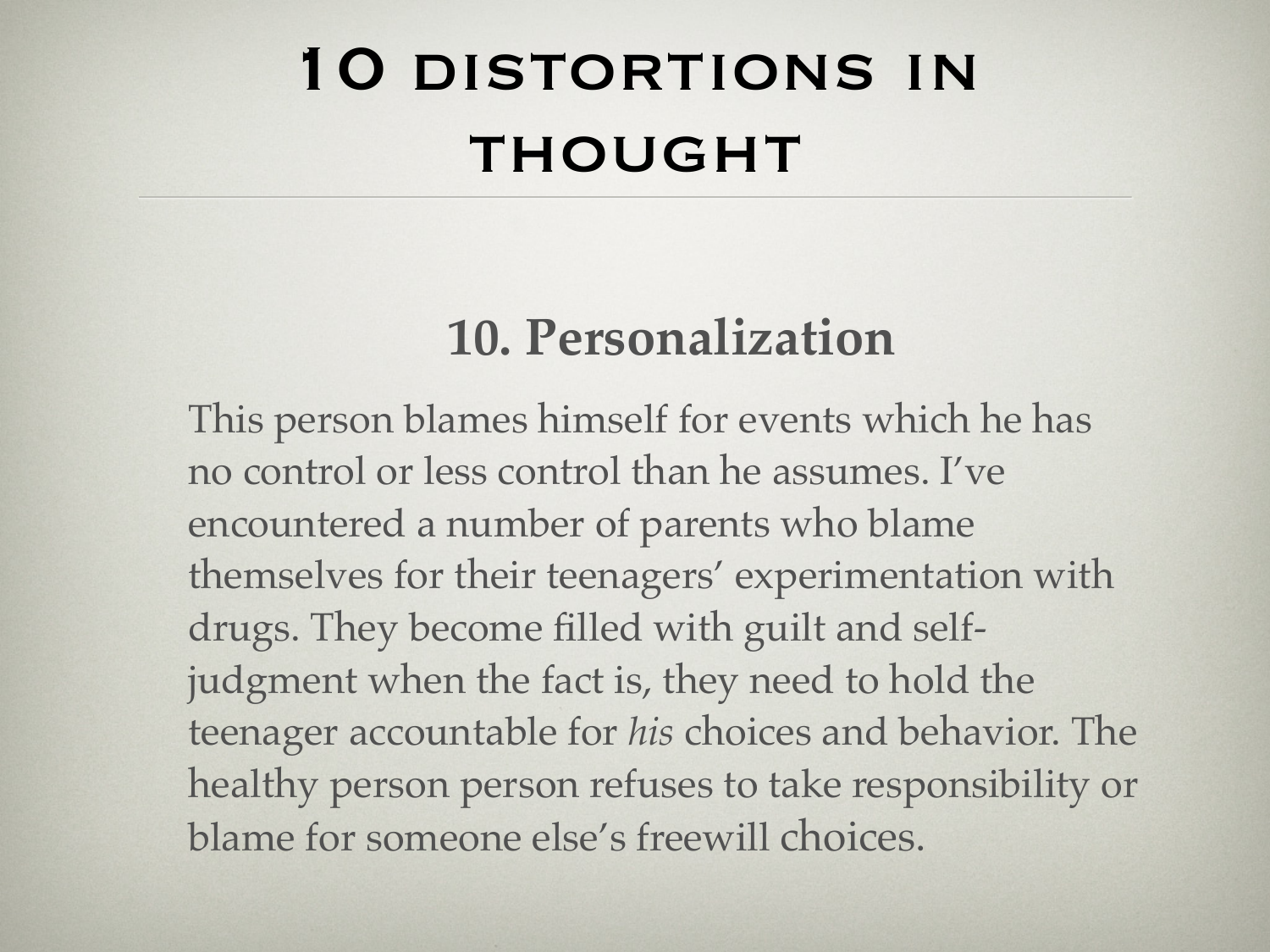#### INTERIOR JOY

The most important and most fruitful acts of our freedom are not those by which we transform the outside world as those by which we change our inner attitude in light of the faith that God can bring good out of everything without exception. Here is a never-failing source of unlimited riches. Our lives no longer have in them anything negative, ordinary, or indifferent. Positive things become a reason for gratitude and joy, negative things an opportunity for abandonment, faith, and offering; everything becomes a grace. **(Interior Freedom p. 58)**